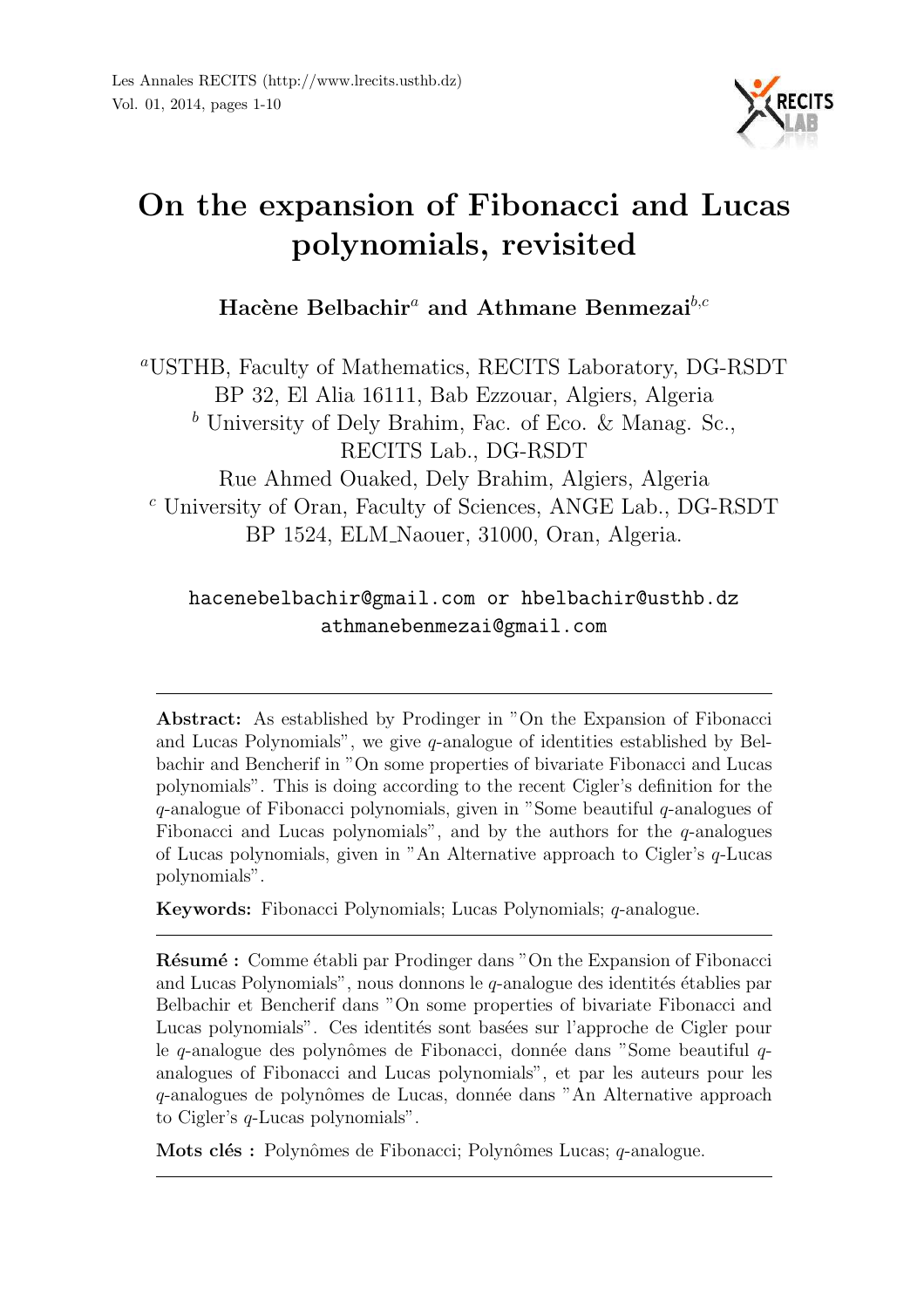### 1 Introduction

The bivariate polynomials of Fibonacci and Lucas, denoted respectively by  $(U_n)$  and  $(V_n)$ , are defined by

$$
\begin{cases}\nU_0 = 0, U_1 = 1, \\
U_n = tU_{n-1} + zU_{n-2} \quad (n \ge 2),\n\end{cases}\n\text{ and }\n\begin{cases}\nV_0 = 2, V_1 = t, \\
V_n = tV_{n-1} + zV_{n-2} \quad (n \ge 2).\n\end{cases}
$$

It is established, see for instance [1], that

$$
U_{n+1} = \sum_{k=0}^{\lfloor n/2 \rfloor} {n-k \choose k} t^{n-2k} z^k, \qquad V_n = \sum_{k=0}^{\lfloor n/2 \rfloor} \frac{n}{n-k} {n-k \choose k} t^{n-2k} z^k \quad (n \ge 1).
$$

In [2], the first author and Bencherif proved that, for  $n - 2 \lfloor n/2 \rfloor \le k \le n - \lfloor n/2 \rfloor$ , the families  $(x^kU_{n+1-k})_k$  and  $(x^kV_{n-k})_k$  constitute two basis of the Q-vector space spanned by the free family  $(x^{n-2k}y^k)_k$ , and they found that the coordinates of the bivariate polynomials of Fibonacci and Lucas, over appropriate basis, satisfies remarkable recurrence relations. They established the following formulae

$$
V_{2n} = 2U_{2n+1} - xU_{2n}, \tag{1}
$$

$$
2U_{2n+1} = \sum_{k=0}^{n} a_{n,k} t^k V_{2n-k}, \text{ with } a_{n,k} = 2\sum_{j=0}^{n} (-1)^{j+k} \binom{j}{k} - (-1)^{n+k} \binom{n}{k}, \qquad (2)
$$

$$
V_{2n} = \sum_{k=1}^{n} b_{n,k} t^k V_{2n-k}, \text{ with } b_{n,k} = (-1)^{k+1} \binom{n}{k}, \tag{3}
$$

$$
V_{2n-1} = \sum_{k=1}^{n} c_{n,k} t^k U_{2n-k}, \text{ with } c_{n,k} = 2(-1)^{k+1} \binom{n}{k} - [k=1], \tag{4}
$$

$$
2V_{2n-1} = \sum_{k=1}^{n} d_{n,k} t^k V_{2n-1-k}, \text{ with } d_{n,k} = (-1)^{k+1} \frac{2n-k}{n} {n \choose k}, \tag{5}
$$

$$
2U_{2n} = \sum_{k=1}^{n} e_{n,k} t^k V_{2n-k}, \text{ with } (6)
$$

$$
e_{n,k} = (-1)^{k+1} \frac{2n-k}{n} {n \choose k} + \sum_{j=0}^{n-1} (-1)^{j+k-1} {j \choose k-1} - \frac{1}{2} (-1)^{n+k} {n-1 \choose k-1}.
$$

A similar approach was done by the authors, see [3], for Chebyshev polynomials.

As q-analogue of Fibonacci and Lucas polynomials, J. Cigler [6], considers the following expressions

$$
\mathbf{F}_{n+1}(x, y, m) = \sum_{k=0}^{\lfloor n/2 \rfloor} q^{\binom{k+1}{2} + m\binom{k}{2}} \begin{bmatrix} n-k \\ k \end{bmatrix}_q x^{2n-k} y^k,
$$
 (7)

$$
\mathbf{Luc}_n(x, y, m) = \sum_{k=0}^{\lfloor n/2 \rfloor} q^{(m+1)\binom{k}{2}} \binom{n-k}{k}_{q} \frac{[n]_q}{[n-k]_q} x^{2n-k} y^k,
$$
\n(8)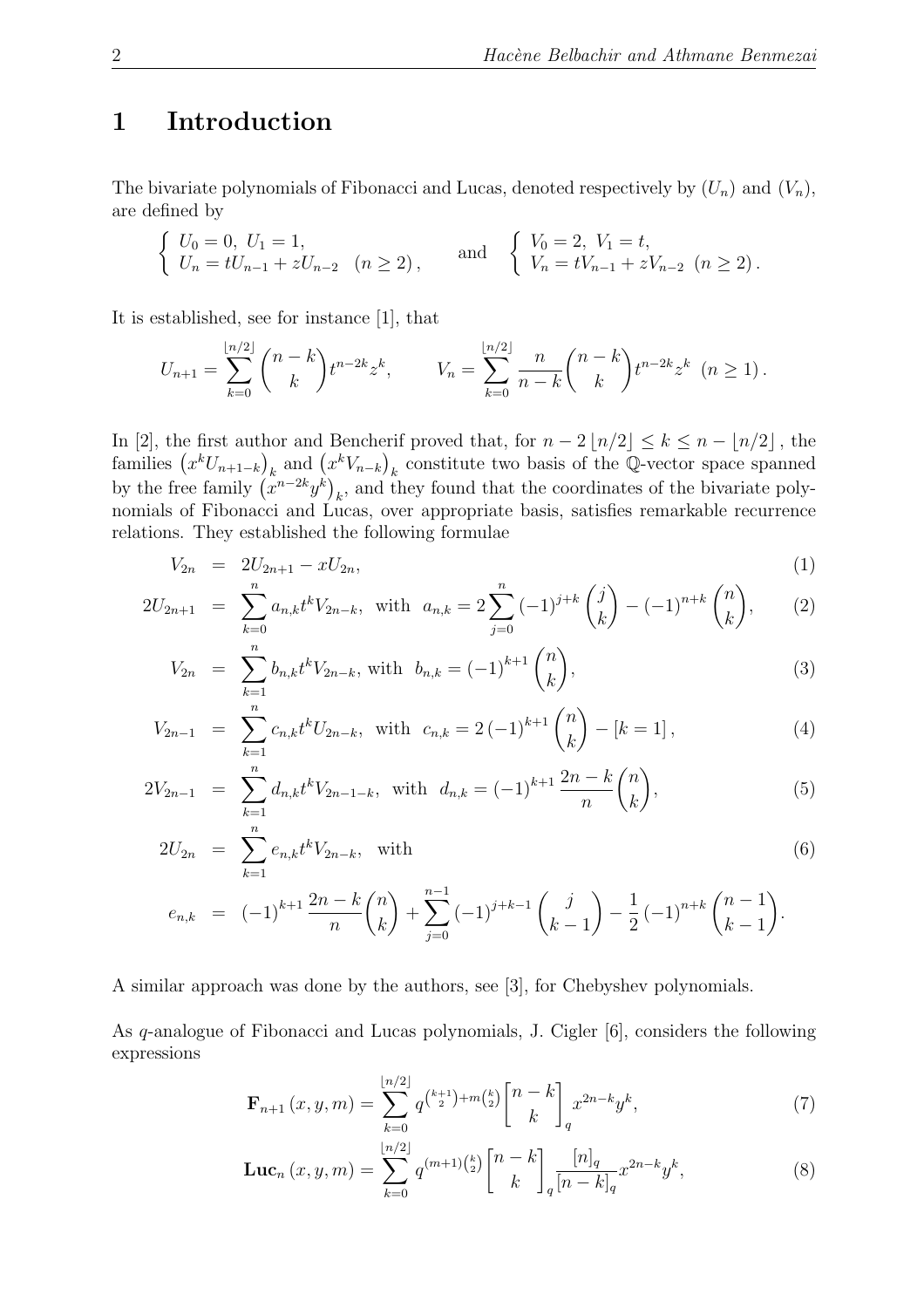with the  $q$ -notations

$$
[n]_q = 1 + q + \dots + q^{n-1}, \ [n]_q! = [1]_q[2]_q \cdots [n]_q, \ \begin{bmatrix} n-k \\ k \end{bmatrix}_q = \frac{[n]_q!}{[k]_q! [n-k]_q!}.
$$

Without loss the generality, we can suppose that  $t = 1$ . We refer here to the modified polynomials given by H. Prodinger in the introduction of [8].

Using the q-analogues of Fibonacci and Lucas polynomials suggested by J. Cigler, H. Prodinger, see [8], give q-analogues for relations (3) and (5), and the authors, see [4], give  $q$ -analogues for relations  $(1), (2), (4), (6)$ .

The q-identities associated to relations (2) and (6), given in [4], do not give for  $q = 1$ the initial relations. This is the motivation which conclude to this paper: we propose an alternative q-analogue for all the former relations  $(1)$ ,  $(2)$ ,  $(3)$ ,  $(4)$ ,  $(5)$  and  $(6)$  based on Cigler's definition, see [6], for the Fibonacci polynomials, and the definitions givn by the authors, see [5], for the Lucas polynomials.

In [5], we have defined the q-Lucas polynomials of the first kind  $\mathbf{L}(z)$  and the q-Lucas polynomials of the second kind  $\mathbb{L}(z)$  respectively by

$$
\mathbf{L}_{n}(z,m) := \sum_{k=0}^{\lfloor n/2 \rfloor} q^{\binom{k}{2} + m\binom{k}{2}} \binom{n-k}{k}_{q} \left( 1 + \frac{[k]_q}{[n-k]_q} \right) z^{k}, \tag{9}
$$

$$
\mathbb{L}_n(z,m) := \sum_{k=0}^{\lfloor n/2 \rfloor} q^{\binom{k+1}{2} + m\binom{k}{2}} \begin{bmatrix} n-k \\ k \end{bmatrix}_q \left( 1 + q^{n-2k} \frac{[k]_q}{[n-k]_q} \right) z^k, \tag{10}
$$

and we have showed that the polynomials  $\mathbf{L}_n(z)$  and  $\mathbb{L}_n(z)$  satisfy the recursions

$$
\mathbf{L}_{n+1}(z,m) = \mathbf{L}_n(z,m) + q^{n-1} z \mathbf{L}_{n-1}(q^{m-1}z,m), \qquad (11)
$$

$$
\mathbb{L}_{n+1}(z,m) = \mathbb{L}_n(qz,m) + qz \mathbb{L}_{n-1}(q^{m+1}z,m).
$$
 (12)

These two recursions are satisfied by the q-analogue of Fibonacci polynomials  $\mathbf{F}_n(z, m)$ , see [6].

#### 2 Main results

In [5], the authors expressed the  $q$ -Lucas polynomials of the both kinds in terms of  $q$ -Fibonacci polynomials by the identities

$$
\mathbf{L}_{n}(z,m) = 2\mathbf{F}_{n+1}\left(\frac{z}{q},m\right) - \mathbf{F}_{n}(z,m),
$$
  

$$
\mathbb{L}_{n}(z,m) = 2\mathbf{F}_{n+1}(z,m) - \mathbf{F}_{n}(z,m),
$$

which are considered as a  $q$ -analogue of the equality (1).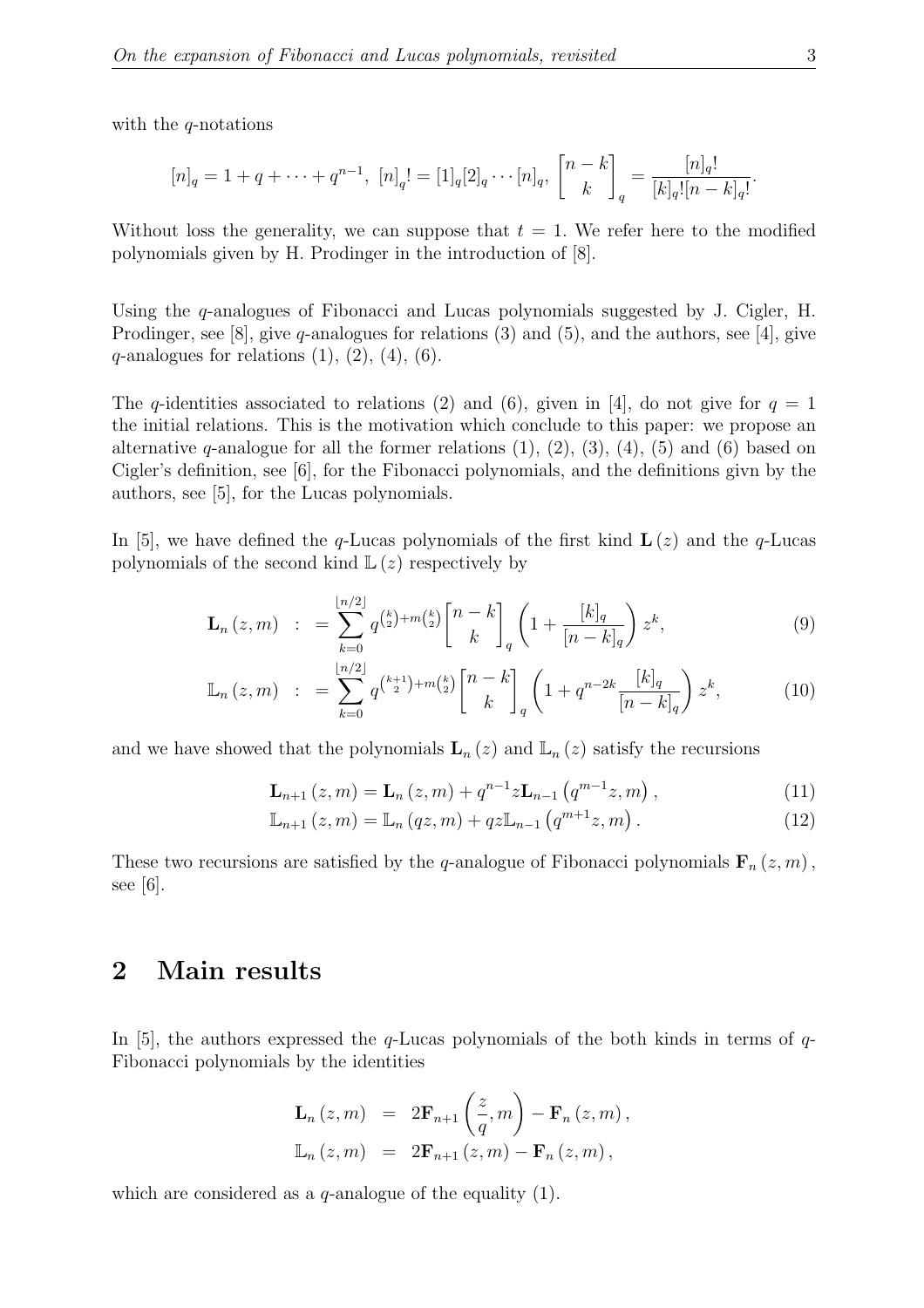The following result gives two q-analogues of relation  $(2)$ , the first one is related to the q-Lucas polynomials of the first kind and the second one is related to the q-Lucas polynomials of the second kind.

**Theorem 1** For every integer  $n \geq 0$ , one has

$$
2\mathbf{F}_{2n+1}\left(\frac{z}{q},m\right) = \sum_{k=0}^{n} q^{\binom{k}{2}} \begin{bmatrix} n \\ k \end{bmatrix}_{q} (-1)^{n+k} \mathbf{L}_{2n-k}(z,m) +
$$
  

$$
2\sum_{j=0}^{n-1} \sum_{k=0}^{j} q^{\binom{k}{2} - 2nj} \begin{bmatrix} j \\ k \end{bmatrix}_{q} (-1)^{k+j} \mathbf{L}_{2n-k}\left(q^{2j}z, m\right),
$$
  

$$
2\mathbf{F}_{2n+1}(z,m) = 2\sum_{j=0}^{n-1} \sum_{k=0}^{j} q^{\binom{j-k}{2} - \binom{j}{2} + 2nj} \begin{bmatrix} j \\ k \end{bmatrix}_{q} (-1)^{k+j} \mathbb{L}_{2n-k}\left(q^{k-2j}z, m\right) +
$$

$$
\sum_{k=0}^{n} q^{n(n-k)+\binom{k+1}{2}} \begin{bmatrix} n \\ k \end{bmatrix}_q (-1)^k \mathbb{L}_{2n-k} \left( q^{k-n} z, m \right). \tag{14}
$$

The q-analogue of relation (3), found by Prodinger in [8], is given by the following Theorem which gives also a second  $q$ -analogue identity.

**Theorem 2** For  $n \geq 1$ , we have

$$
\mathbf{F}_{2n}(z,m) = \sum_{j=1}^{n} q^{\binom{j}{2}} \begin{bmatrix} n \\ j \end{bmatrix}_{q} (-1)^{j+1} \mathbf{F}_{2n-j}(z,m), \qquad (15)
$$

$$
\mathbf{F}_{2n}(z,m) = \sum_{j=1}^{n} q^{\binom{n-j}{2}} \begin{bmatrix} n \\ j \end{bmatrix}_{q} (-1)^{j+1} \mathbf{F}_{2n-j} (q^{j} z, m). \tag{16}
$$

The relation (4), admits two q-analogues related to the q-Lucas polynomials of the first kind  $\mathbf{L}(z)$ , and two q-analogues related to the q-Lucas polynomials of the second kind  $\mathbb{L}(z)$ , given respectively by the following Theorem.

**Theorem 3** For  $n \geq 1$ , the q-Lucas polynomials of the first kind is developed by

$$
\mathbf{L}_{2n-1}(z,m) = 2 \sum_{j=1}^{n} q^{\binom{j}{2}} \begin{bmatrix} n \\ j \end{bmatrix}_{q} (-1)^{j+1} \mathbf{F}_{2n-j} \left( \frac{z}{q}, m \right) - \mathbf{F}_{2n-1}(z,m), \quad (17)
$$

$$
\mathbf{L}_{2n-1}(z,m) = 2 \sum_{j=1}^{n} q^{\binom{n-j}{2}} \begin{bmatrix} n \\ j \end{bmatrix}_{q} (-1)^{j+1} \mathbf{F}_{2n-j} \left( q^{j-1} z, m \right) - \mathbf{F}_{2n-1}(z,m). \tag{18}
$$

and the q-Lucas polynomials of the second kind is developed by

$$
\mathbb{L}_{2n-1}(z,m) = 2 \sum_{j=1}^{n} q^{\binom{j}{2}} \begin{bmatrix} n \\ j \end{bmatrix}_{q} (-1)^{j+1} \mathbf{F}_{2n-j}(z,m) - \mathbf{F}_{2n-1}(z,m), \qquad (19)
$$

$$
\mathbb{L}_{2n-1}(z,m) = 2\sum_{j=1}^{n} q^{\binom{n-j}{2}} \begin{bmatrix} n \\ j \end{bmatrix}_{q} (-1)^{j+1} \mathbf{F}_{2n-j} (q^{j} z, m) - \mathbf{F}_{2n-1}(z, m). \tag{20}
$$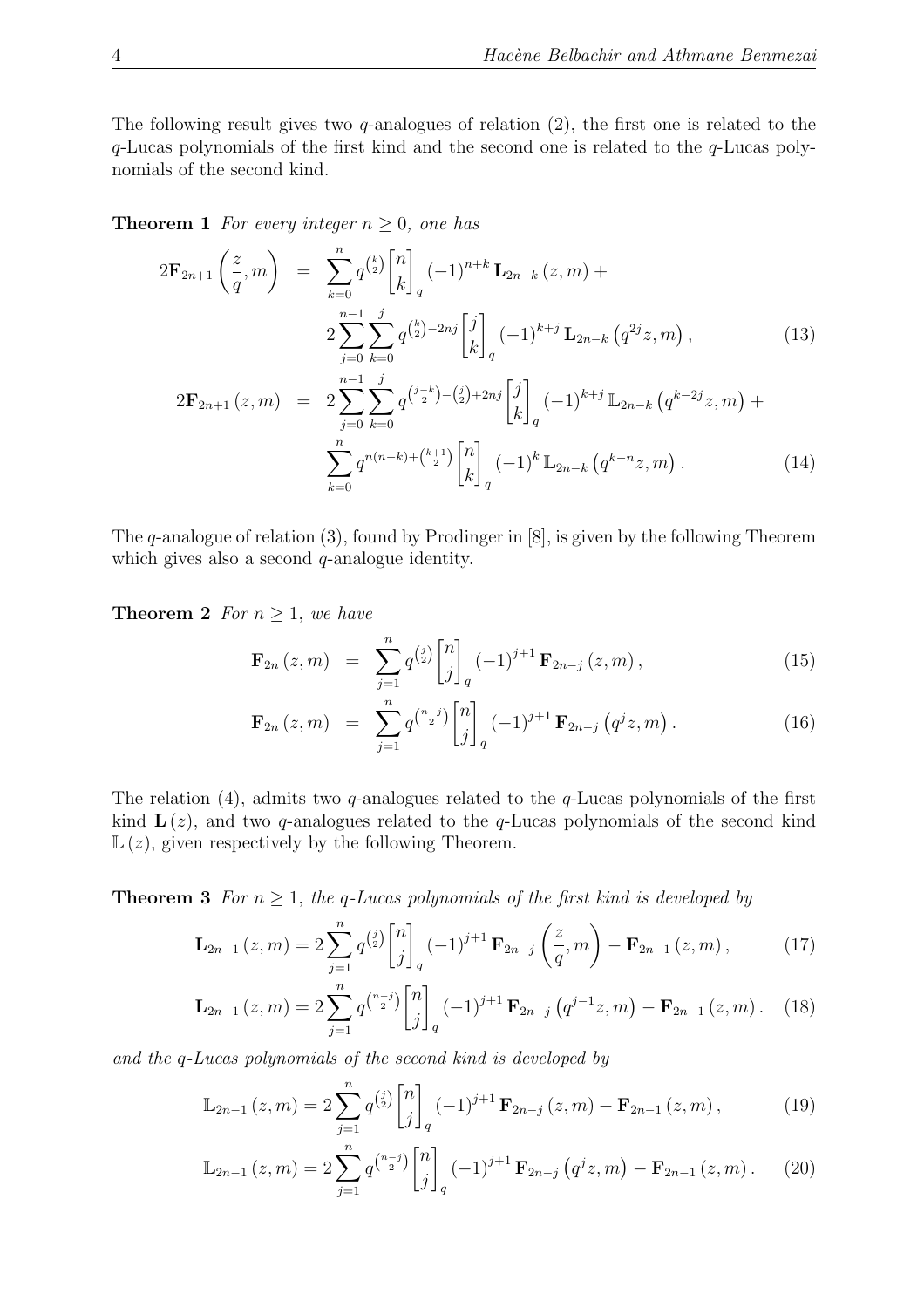Using the  $q$ -Lucas polynomials of the both kinds we find two  $q$ -analogues of relation (5).

**Theorem 4** For  $n \geq 1$ , we have

$$
2\mathbf{L}_{2n-1}(z,m) = \sum_{k=1}^{n} q^{\binom{k}{2}} \begin{bmatrix} n \\ k \end{bmatrix}_{q} (-1)^{k+1} q^{k+1} \left( 1 + \frac{[n-k]_q}{[n]_q} \right) \mathbf{L}_{2n-2-k}(z,m), \quad (21)
$$

$$
2\mathbb{L}_{2n-1}(z,m) = \sum_{k=1}^{n} q^{\binom{n-k}{2}} \begin{bmatrix} n \\ k \end{bmatrix}_{q} (-1)^{k+1} q^{1-n} \left( 1 + q^k \frac{[n-k]_q}{[k]_q} \right) \mathbb{L}_{2n-1-k} (q^k z, m) (22)
$$

In the following theorem, we give two  $q$ -analogues of  $(6)$ .

**Theorem 5** For every integer  $n \geq 0$ , one has

$$
2\mathbf{F}_{2n}\left(\frac{z}{q},m\right)
$$
  
=  $\frac{1}{2}\sum_{k=1}^{n} q^{\binom{k}{2}} \begin{bmatrix} n \\ k \end{bmatrix}_{q} (-1)^{k+1} q^{k+1} \left(1 + \frac{[n-k]_q}{[n]_q}\right) \mathbf{L}_{2n-2-k}(z,m) +$   
 $\frac{1}{2}\sum_{k=0}^{n-1} q^{\binom{k}{2}} \begin{bmatrix} n-1 \\ k \end{bmatrix}_{q} (-1)^{n-1+k} \mathbf{L}_{2n-2-k}(qz,m) +$   
 $\sum_{j=0}^{n-2} \sum_{k=0}^{j} q^{\binom{k}{2}-2nj-2j} \begin{bmatrix} j \\ k \end{bmatrix}_{q} (-1)^{k+j} \mathbf{L}_{2n-2-k}(q^{2j+1}z,m).$  (23)

and

$$
2\mathbf{F}_{2n}(z)
$$
\n
$$
= \frac{1}{2} \sum_{k=1}^{n} q^{\binom{n-k}{2}} \begin{bmatrix} n \\ k \end{bmatrix}_{q} (-1)^{k+1} q^{1-n} \left( 1 + q^k \frac{[n-k]_q}{[k]_q} \right) \mathbb{L}_{2n-1-k} (q^k z, m) +
$$
\n
$$
\frac{1}{2} \sum_{k=0}^{n} q^{(n-1)(n-k)+\binom{k+1}{2}} \begin{bmatrix} n-1 \\ k \end{bmatrix}_{q} (-1)^{n-1+k} \mathbb{L}_{2n-2-k} (q^{k+1-n} z, m) +
$$
\n
$$
\sum_{j=0}^{n-1} \sum_{k=0}^{j} q^{\binom{j-k}{2} - \binom{j}{2} + 2nj - 2j} \begin{bmatrix} j \\ k \end{bmatrix}_{q} (-1)^{k+j} \mathbb{L}_{2n-2-k} (q^{k-2j} z, m).
$$
\n(24)

Remark 1 Notice that the coefficients appeared in the sums given in the different results do not depends on m.

## 3 Proof of the results

We need the following Lemmas.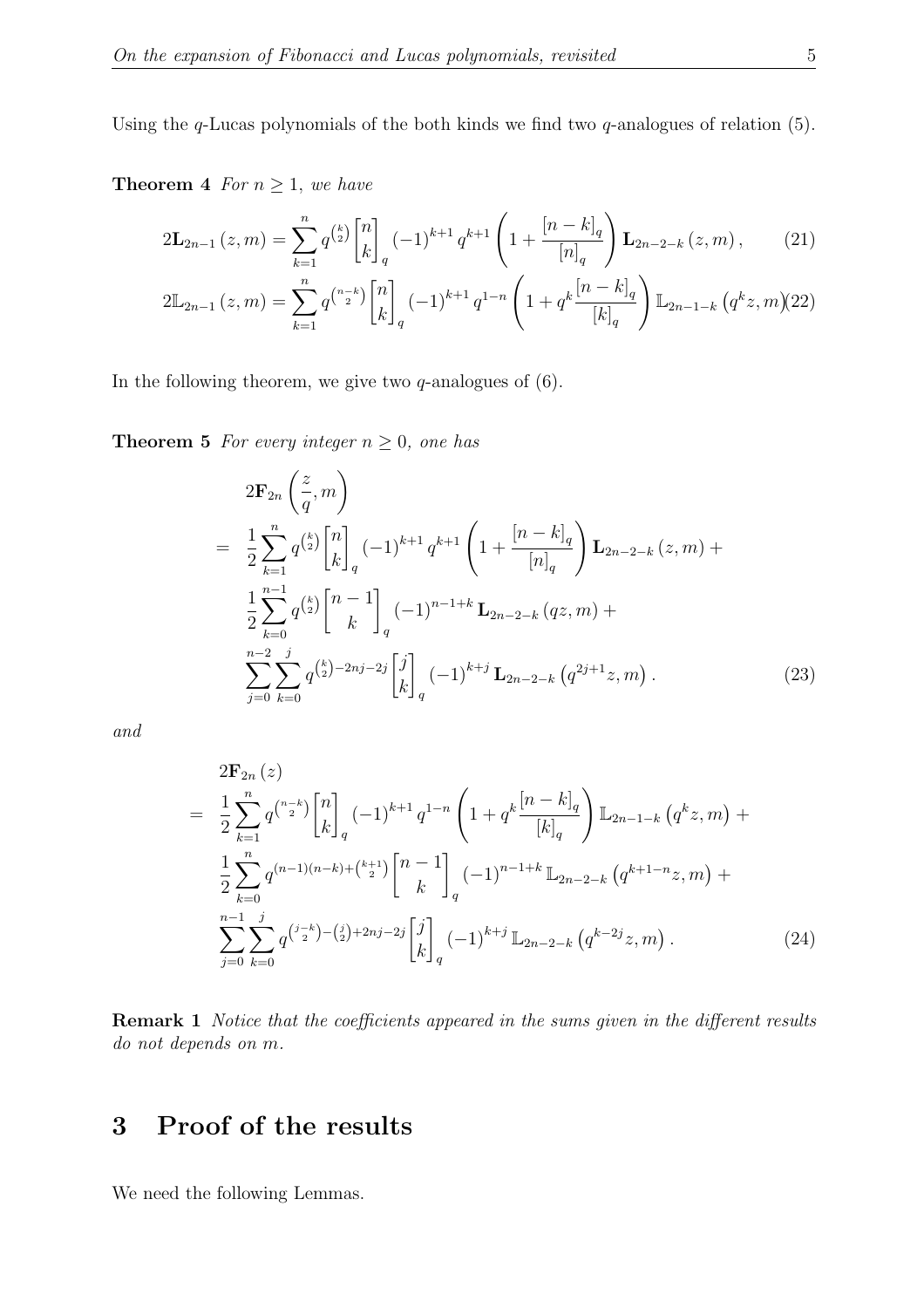**Lemma 6** For  $U_n(z)$  satisfying (11) and (12) respectively, we have for  $k \ge 1$ 

$$
\sum_{j=0}^{k} q^{\binom{j}{2}} \begin{bmatrix} k \\ j \end{bmatrix}_{q} (-1)^{j} U_{n+k-j} (z, m) = q^{m \binom{k}{2} + \binom{n}{2} - \binom{n-k}{2}} z^{k} U_{n-k} (q^{mk-k} z, m),
$$
  

$$
\sum_{j=0}^{k} q^{\binom{k-j}{2}} \begin{bmatrix} k \\ j \end{bmatrix}_{q} (-1)^{j} U_{n+k-j} (q^{j-k} z, m) = q^{m \binom{k}{2}} z^{k} U_{n-k} (q^{mk} z, m).
$$

**Proof.** We use induction over k, the case  $k = 1$  is given by the recursions (11) and (12). We suppose the relation true for  $k$ ,

$$
q^{m\binom{k+1}{2}+\binom{n}{2}-\binom{n-1-k}{2}}z^{k+1}U_{n-k-1}\left(q^{mk+m-1-k}z,m\right)
$$
\n
$$
= q^{m\binom{k}{2}+\binom{n}{2}-\binom{n-k}{2}}q^{k}z^{k}\left(U_{n+1-k}\left(q^{mk-k}z,m\right)-U_{n-k}\left(q^{mk-k}z,m\right)\right)
$$
\n
$$
= q^{m\binom{k}{2}+\binom{n-1}{2}-\binom{n-1-k}{2}}z^{k}U_{n+1-k}\left(q^{mk-k}z,m\right)
$$
\n
$$
-q^{m\binom{k}{2}+\binom{n}{2}-\binom{n-k}{2}}q^{k}z^{k}U_{n-k}\left(q^{mk-k}z,m\right)
$$
\n
$$
= \sum_{j=0}^{k}q^{\binom{j}{2}}\binom{k}{j}_{q}\left(-1\right)^{j}U_{n+1-k-j}\left(z,m\right)-q^{k}\sum_{j=0}^{k}q^{\binom{j}{2}}\binom{k}{j}_{q}\left(-1\right)^{j}U_{n+k-j}\left(z,m\right)
$$
\n
$$
= \sum_{j=0}^{k}q^{\binom{j}{2}}\left(q^{\binom{j}{2}}\binom{k}{j}_{q}+q^{k}q^{\binom{j-1}{2}}\binom{k}{j-1}_{q}\left(-1\right)^{j}U_{n+k+1-j}\left(z,m\right)
$$
\n
$$
= \sum_{j=0}^{k}q^{\binom{j}{2}}\binom{k}{j}_{q}\left(-1\right)^{j}U_{n+k+1-j}\left(z,m\right)
$$

and

 $\blacksquare$ 

$$
q^{m\binom{k+1}{2}}z^{k+1}U_{n-1-k}\left(q^{mk+m}z,m\right)
$$
  
\n
$$
= q^{m\binom{k}{2}}z^{k}\left(U_{n+1-k}\left(q^{mk-1}z,m\right) - U_{n-k}\left(q^{mk}z,m\right)\right)
$$
  
\n
$$
= q^{m\binom{k}{2}}q^{k}\sum_{j=0}^{k}q^{\binom{k-j}{2}}\begin{bmatrix}k\\j\end{bmatrix}_{q}\left(-1\right)^{j}U_{n+k-j}\left(q^{j-1-k}z,m\right) -
$$
  
\n
$$
\sum_{j=0}^{k}q^{\binom{k-j}{2}}\begin{bmatrix}k\\j\end{bmatrix}_{q}\left(-1\right)^{j}U_{n+k-j}\left(q^{j-k}z,m\right)
$$
  
\n
$$
= \sum_{j=0}^{k}\left(q^{k}q^{\binom{k-j}{2}}\begin{bmatrix}k\\k-j\end{bmatrix}_{q} + q^{\binom{k-j+1}{2}}\begin{bmatrix}k\\k-j+1\end{bmatrix}_{q}\right)\left(-1\right)^{j}U_{n+k-j}\left(q^{j-1-k}z,m\right)
$$
  
\n
$$
= \sum_{j=0}^{k}q^{\binom{k-j}{2}}\begin{bmatrix}k\\j\end{bmatrix}_{q}\left(-1\right)^{j}U_{n+k+1-j}\left(q^{j-1-k}z,m\right)
$$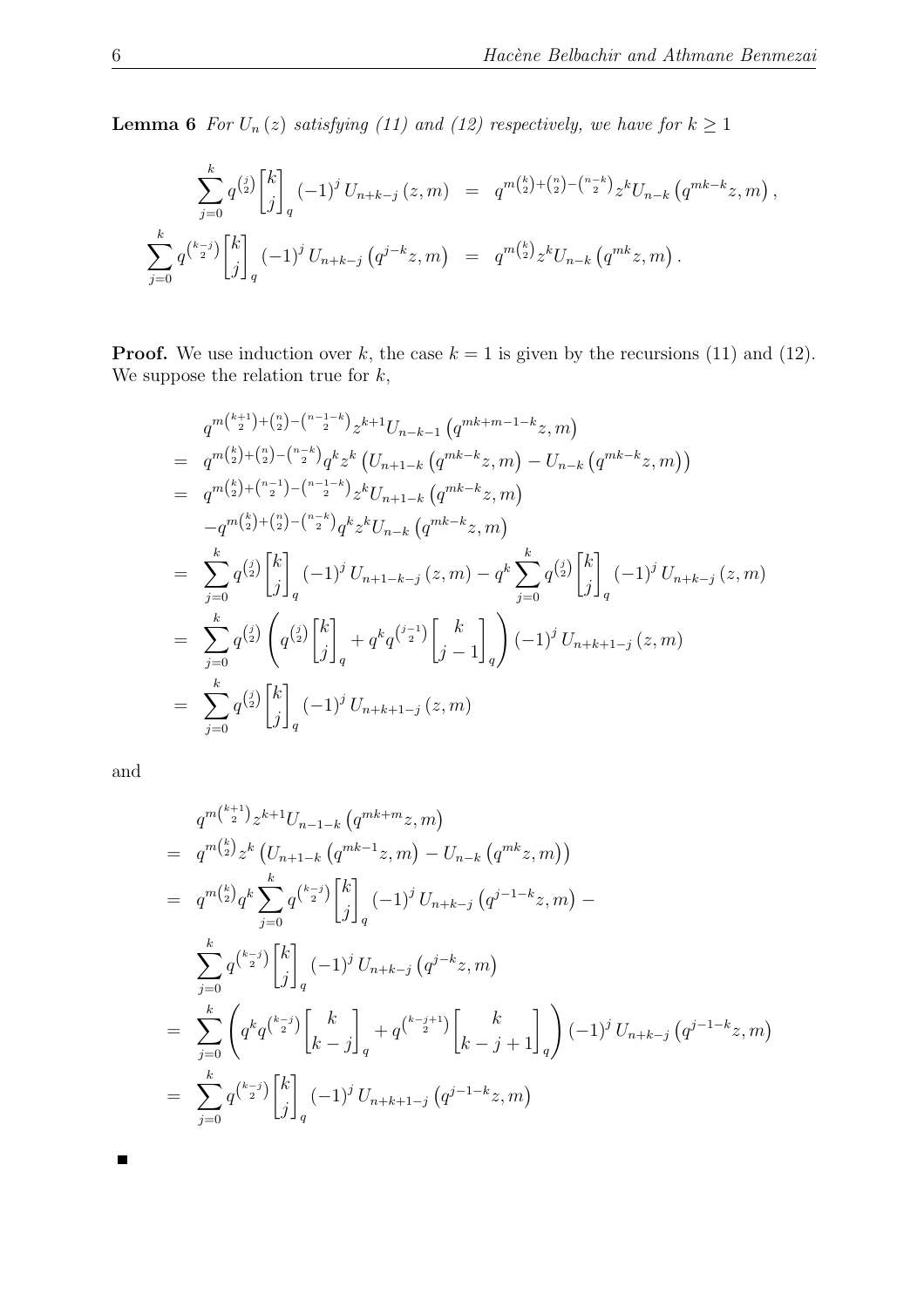**Lemma 7** For every integer  $n \geq 1$ , one has

$$
\mathbf{F}_{2n+1}\left(\frac{z}{q},m\right)
$$
\n
$$
= (-z)^n q^{(m+1)\binom{n}{2}} + \sum_{j=0}^{n-1} q^{(m+1)\binom{j}{2}} (-z)^j \mathbf{L}_{2(n-j)}\left(q^{mj+j}z,m\right),
$$
\n
$$
\mathbf{F}_{2n+1}(z,m)
$$
\n
$$
= (-z)^n q^{\binom{n+1}{2}+m\binom{n}{2}} + \sum_{j=0}^{n-1} q^{j(2n-1)+(m-3)\binom{j}{2}} (-z)^j \mathbb{L}_{2(n-j)}\left(q^{mj-j}z,m\right)
$$

**Proof.** We use induction over n, the case  $n = 1$  is given by the following relations, see [5]

$$
\mathbf{L}_{n}(z,m) = \mathbf{F}_{n+1}\left(\frac{z}{q},m\right) + z\mathbf{F}_{n-1}(q^{m}z,m),
$$
  

$$
\mathbb{L}_{n}(z,m) = \mathbf{F}_{n+1}(z,m) + q^{n-1}z\mathbf{F}_{n-1}(q^{m-1}z,m).
$$

We suppose the identities true for  $\boldsymbol{n},$  then

$$
\mathbf{F}_{2n+3}\left(\frac{z}{q},m\right)
$$
\n
$$
= \mathbf{L}_{2n+2}\left(z,m\right) - z\mathbf{F}_{2n+1}\left(q^m z,m\right),
$$
\n
$$
= \mathbf{L}_{2n+2}\left(z,m\right) + \left(-z\right)^{n+1} q^{(m+1)\binom{n+1}{2}} -
$$
\n
$$
z \sum_{j=0}^{n-1} q^{\binom{j}{2}} \left(-q^{m+1} z\right)^j \mathbf{L}_{2(n-j)}\left(q^{mj+j+m+1} z,m\right),
$$
\n
$$
= (-z)^{n+1} q^{(m+1)\binom{n+1}{2}} + \sum_{j=0}^{n} q^{\binom{j}{2}} \left(-z\right)^j \mathbf{L}_{2(n+1-j)}\left(q^{mj+j} z,m\right).
$$

and

 $\blacksquare$ 

$$
\mathbf{F}_{2n+3}(z,m)
$$
\n
$$
= \mathbb{L}_{2n+2}(z,m) - q^{2n+1}z\mathbf{F}_{2n+1}(q^{m-1}z,m),
$$
\n
$$
= \mathbb{L}_{2n+2}(z,m) - q^{2n+1}z(-z)^n q^{{n \choose 2} + m{n+1 \choose 2}} +
$$
\n
$$
q^{2n+1}z \sum_{j=0}^{n-1} q^{j(2n+1)+(m-3){j+1 \choose 2}}(-z)^j \mathbb{L}_{2(n-j)}(q^{mj+m-1-j}z,m),
$$
\n
$$
= \mathbb{L}_{2n+2}(z,m) + (-z)^{n+1} q^{{n+2 \choose 2}m{n+1 \choose 2}} -
$$
\n
$$
q^{2n+1} \sum_{j=0}^{n-1} q^{j(2n+1)+(m-3){j+1 \choose 2}}(-z)^j \mathbb{L}_{2(n-j)}(q^{mj+m-1-j}z,m),
$$
\n
$$
= (-z)^{n+1} q^{{n+2 \choose 2}m{n+1 \choose 2}} + \sum_{j=0}^{n} q^{j(2n+1)-(m-3){j \choose 2}}(-z)^j \mathbb{L}_{2(n+1-j)}(q^{mj-j}z,m).
$$

.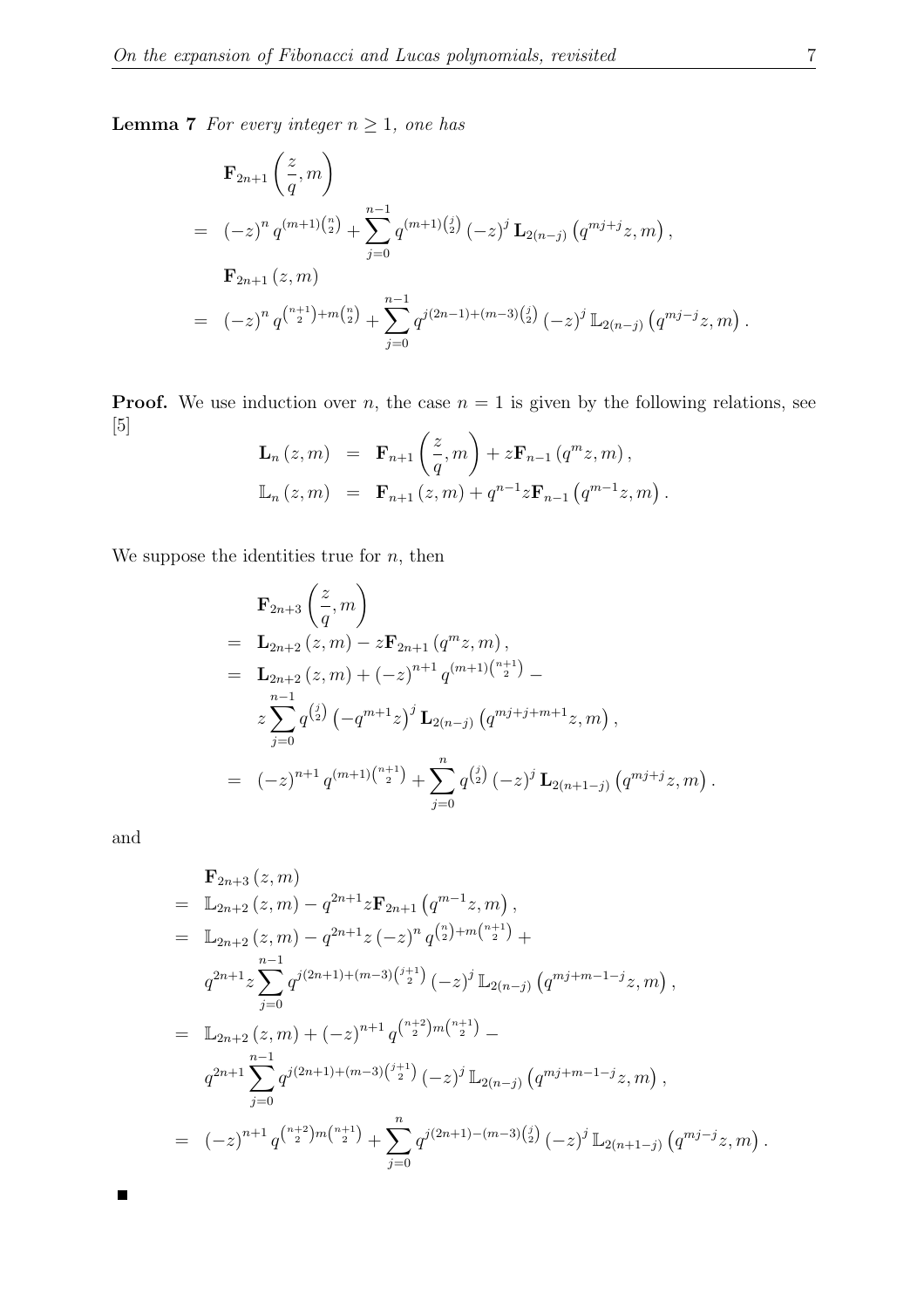**Proof of relations (13) and (14)..** Replacing  $U_n(z)$  by  $\mathbf{L}_n(z)$  and  $\mathbb{L}_n(z)$ respectively, in Lemma 6, we get

$$
\sum_{k=0}^{n} q^{\binom{k}{2}} \begin{bmatrix} n \\ k \end{bmatrix}_{q} (-1)^{k} \mathbf{L}_{2n-k}(z,m) = q^{(m+1)\binom{n}{2}} z^{n} 2,
$$
\n
$$
\sum_{k=0}^{j} q^{\binom{k}{2}} \begin{bmatrix} j \\ k \end{bmatrix}_{q} (-1)^{k} \mathbf{L}_{2n-k}(q^{2j}z,m) = q^{(m+1)\binom{j}{2}+2nj} z^{j} \mathbf{L}_{2(n-j)}(q^{mj+j}z,m).
$$

and

$$
\sum_{k=0}^{n} q^{\binom{n-k}{2}} \begin{bmatrix} n \\ k \end{bmatrix}_{q} (-1)^{k} \mathbb{L}_{2n-k} (q^{k-n}z, m) = q^{m\binom{n}{2}} z^{n} 2,
$$
\n
$$
\sum_{k=0}^{j} q^{\binom{j-k}{2}} \begin{bmatrix} j \\ k \end{bmatrix}_{q} (-1)^{k} \mathbb{L}_{2n-k} (q^{k-2j}z, m) = q^{(m-2)\binom{j}{2} - j} z^{j} \mathbb{L}_{2(n-j)} (q^{mj-j}z, m).
$$

using these relations in Lemma 7, we draw

$$
2\mathbf{F}_{2n+1}\left(\frac{z}{q},m\right) = \sum_{k=0}^{n} q^{\binom{k}{2}} \begin{bmatrix} n \\ k \end{bmatrix}_{q} (-1)^{n+k} \mathbf{L}_{2n-k}(z,m) + 2\sum_{j=0}^{n-1} \sum_{k=0}^{j} \left(-q^{-2n}\right)^{j} q^{\binom{k}{2}} \begin{bmatrix} j \\ k \end{bmatrix}_{q} (-1)^{k} \mathbf{L}_{2n-k}\left(q^{2j}z,m\right),
$$

and

$$
2\mathbf{F}_{2n+1}(z,m) = \sum_{k=0}^{n} q^{\binom{n-k}{2} + \binom{n+1}{2}} \begin{bmatrix} n \\ k \end{bmatrix}_{q} (-1)^{n+k} \mathbb{L}_{2n-k} (q^{k-n}z, m) + \sum_{j=0}^{n-1} \sum_{k=0}^{j} q^{2nj} q^{\binom{j-k}{2} - \binom{j}{2}} \begin{bmatrix} j \\ k \end{bmatrix}_{q} (-1)^{k+j} \mathbb{L}_{2n-k} (q^{k-2j}z, m)
$$

 $\blacksquare$ 

 $\blacksquare$ 

 $\blacksquare$ 

**Proof of relations (15) and (16)..** For  $k = n$  and  $U_n(z) = \mathbf{F}_n(z)$  in Lemma 6, we have

$$
\sum_{j=0}^{n} q^{\binom{j}{2}} \begin{bmatrix} n \\ j \end{bmatrix}_{q} (-1)^{j} \mathbf{F}_{2n-j} (z, m) = q^{m \binom{k}{2} + \binom{n}{2}} z^{n} \mathbf{F}_{0} (q^{mn-n} z, m) = 0,
$$
  

$$
\sum_{j=0}^{n} q^{\binom{n-j}{2}} \begin{bmatrix} n \\ j \end{bmatrix}_{q} (-1)^{j} \mathbf{F}_{2n-j} (q^{j-n} z, m) = q^{m \binom{n}{2}} z^{n} \mathbf{F}_{0} (q^{mn} z, m) = 0.
$$

**Proof of relations (17), (18), (19) and (20)..** It suffices to replace relations (15) and (16) in  $\overline{ }$ 

$$
\mathbf{L}_{2n-1}(z,m) = 2\mathbf{F}_{2n}\left(\frac{z}{q},m\right) - \mathbf{F}_{2n-1}(z,m),
$$
  

$$
\mathbb{L}_{2n-1}(z,m) = 2\mathbf{F}_{2n}(z,m) - \mathbf{F}_{2n-1}(z,m).
$$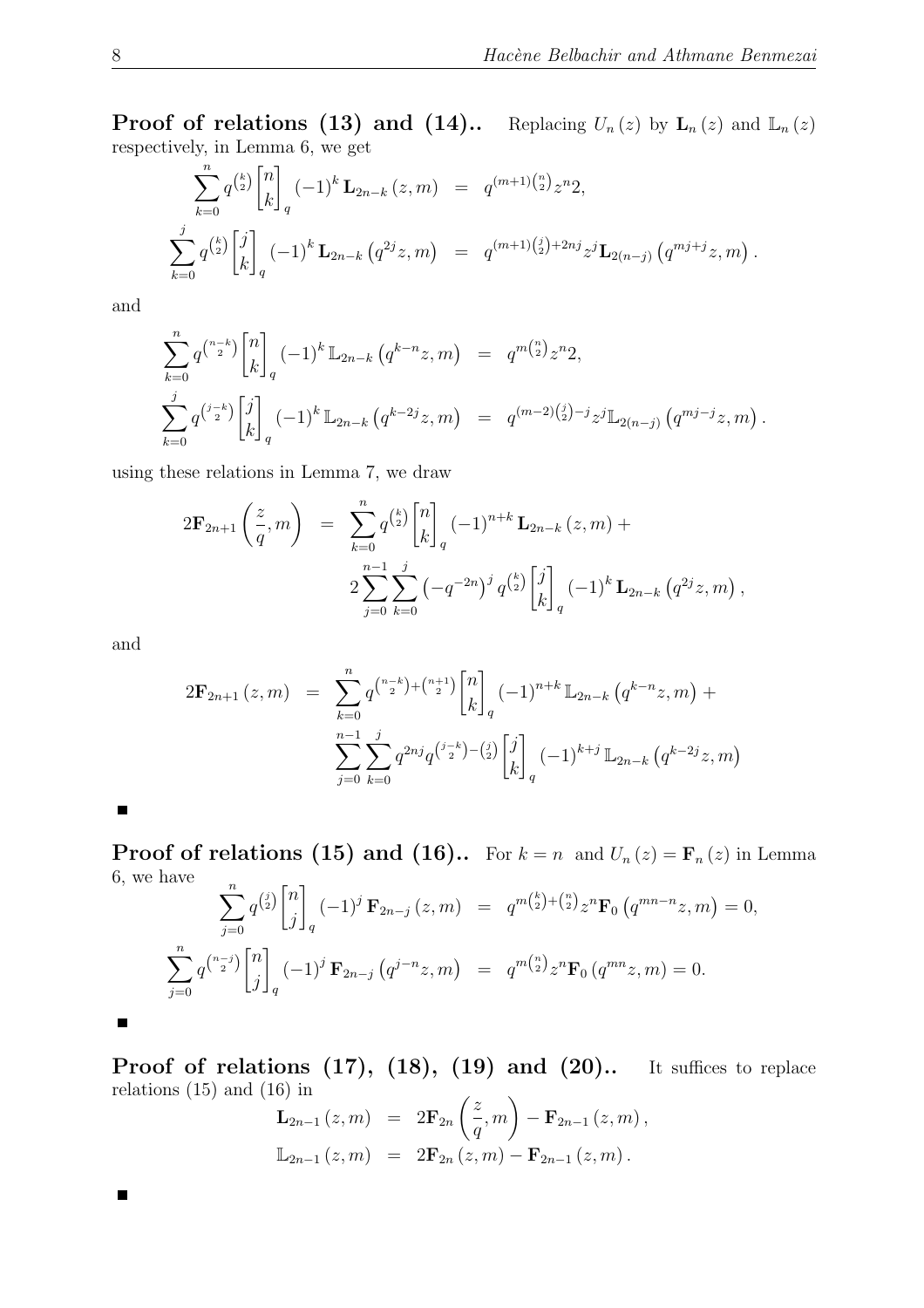# Proof of relations (21) and (22).. According to Lemma 6, we have

$$
\sum_{k=0}^{n-1} q^{\binom{k}{2}} \begin{bmatrix} n-1 \\ k \end{bmatrix}_q (-1)^k \mathbf{L}_{2n-2-k}(z,m) = 2(z)^{n-1} q^{m \binom{n-1}{2} + \binom{n-1}{2}},
$$
  

$$
\sum_{k=0}^{n-1} q^{\binom{k}{2}} \begin{bmatrix} n-1 \\ k \end{bmatrix}_q (-1)^k \mathbf{L}_{2n-1-k}(z,m) = (z)^{n-1} q^{m \binom{n-1}{2} + \binom{n}{2}},
$$

and

$$
\sum_{k=0}^{n-1} q^{n-1-k} {n-1 \choose k} {n-1 \choose k} q^{(-1)^k \mathbb{L}_{2n-2-k} (q^{k+2-n}z, m)} = 2q^{m\binom{n-1}{2}} (qz)^{n-1}
$$
  

$$
\sum_{k=0}^{n-1} q^{n-1-k} {n-1 \choose k} {n-1 \choose k} {(-1)^k \mathbb{L}_{2n-1-k} (q^{k+1-n}z, m)} = q^{m\binom{n-1}{2}} z^{n-1}
$$

 $\blacksquare$ 

Then  
\n
$$
2\mathbf{L}_{2n-1}(z,m)
$$
\n
$$
= q^{n-1} \sum_{k=1}^{n} q^{\binom{k-1}{2}} \begin{bmatrix} n-1 \\ k-1 \end{bmatrix}_{q} (-1)^{k+1} \mathbf{L}_{2n-1-k}(z,m) - 2 \sum_{k=1}^{n-1} q^{\binom{k}{2}} \begin{bmatrix} n-1 \\ k \end{bmatrix}_{q} (-1)^{k} \mathbf{L}_{2n-1-k}(z,m),
$$
\n
$$
= \sum_{k=1}^{n} q^{\binom{k}{2}} \begin{bmatrix} n \\ k \end{bmatrix}_{q} (-q)^{k+1} \left( q^{n-k} \frac{[k]_{q}}{[n]_{q}} + 2 \frac{[n-k]_{q}}{[n]_{q}} \right) \mathbf{L}_{2n-1-k}(z,m),
$$
\n
$$
= \sum_{k=1}^{n} q^{\binom{k}{2}} \begin{bmatrix} n \\ k \end{bmatrix}_{q} (-q)^{k+1} \left( 1 + \frac{[n-k]_{q}}{[n]_{q}} \right) \mathbf{L}_{2n-2-k}(z,m).
$$

and  
\n
$$
2\mathbb{L}_{2n-1} (q^{1-n}z,m)
$$
\n
$$
= q^{1-n} \sum_{k=1}^n q^{\binom{n-k}{2}} {n-1 \brack k-1}_{q} (-1)^{k+1} \mathbb{L}_{2n-1-k} (q^{k+1-n}z,m) - 2 \sum_{k=1}^{n-1} q^{\binom{n-1-k}{2}} {n-1 \brack k}_{q} (-1)^k \mathbb{L}_{2n-1-k} (q^{k+1-n}z,m),
$$
\n
$$
= \sum_{k=1}^n q^{\binom{n-k}{2}} {n \brack k}_{q} (-1)^{k+1} q^{1-n} \left( \frac{[k]_q}{[n]_q} + 2q^k \frac{[n-k]_q}{[n]_q} \right) \mathbb{L}_{2n-1-k} (q^{k+1-n}z,m),
$$
\n
$$
= \sum_{k=1}^n q^{\binom{n-k}{2}} {n \brack k}_{q} (-1)^{k+1} q^{1-n} \left( 1 + q^k \frac{[n-k]_q}{[k]_q} \right) \mathbb{L}_{2n-1-k} (q^{k+1-n}z,m).
$$

**Proof of the relations (23), (24)..** Using relations (13), (14), (21), (22) in

$$
2\mathbf{F}_{2n}\left(\frac{z}{q},m\right) = \mathbf{L}_{2n-1}(z,m) + \mathbf{F}_{2n-1}(z,m),
$$
  

$$
2\mathbf{F}_{2n}(z,m) = \mathbb{L}_{2n-1}(z,m) + \mathbf{F}_{2n-1}(z,m).
$$

we draw the results.  $\quadblacksquare$